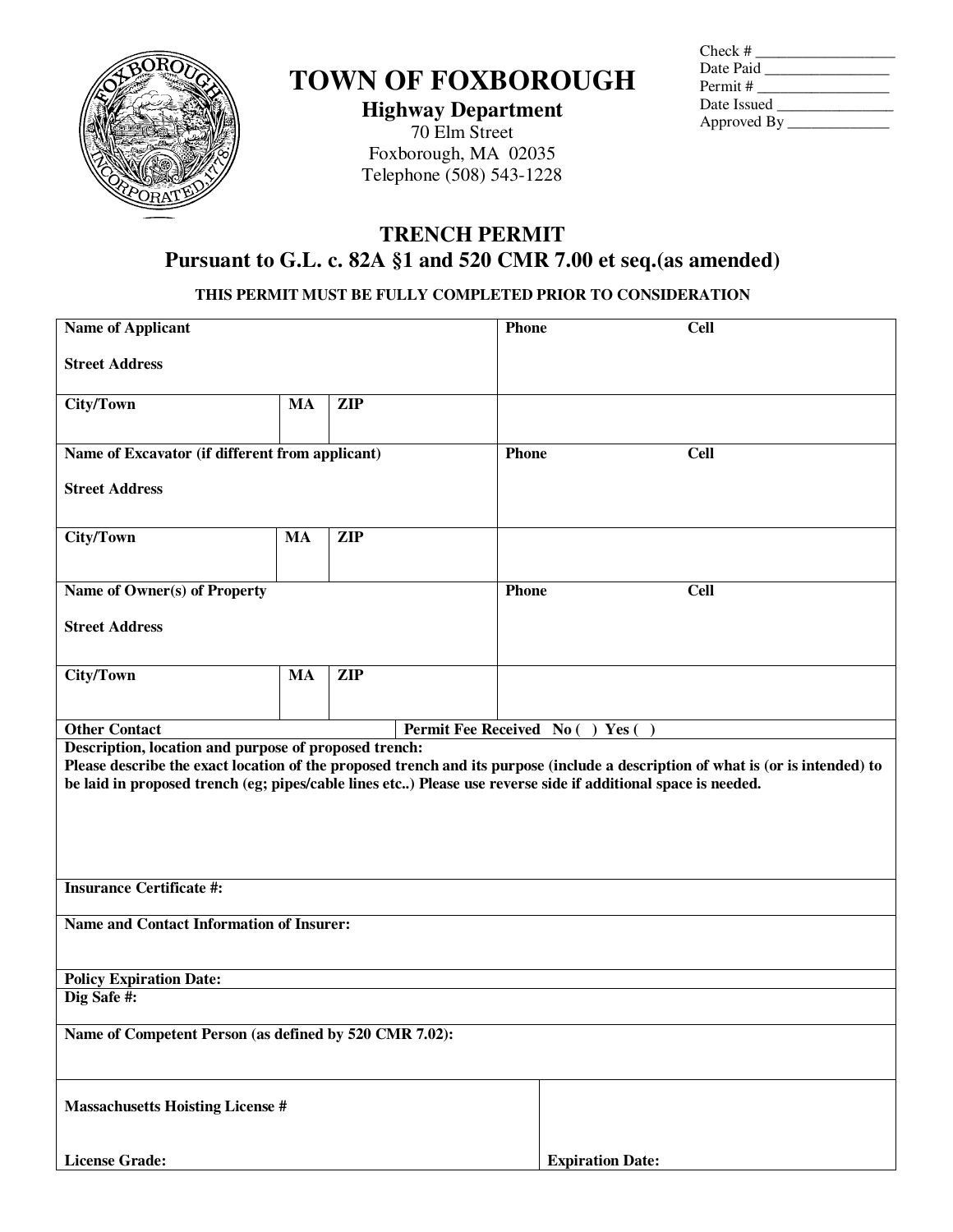**BY SIGNING THIS FORM, THE APPLICANT, OWNER, AND EXCAVATOR ALL ACKNOWLEDGE AND CERTIFY THAT THEY ARE FAMILIAR WITH, OR, BEFORE COMMENCEMENT OF THE WORK, WILL BECOME FAMILIAR WITH, ALL LAWS AND REGULATIONS APPLICABLE TO WORK PROPOSED, INCLUDING OSHA REGULATIONS, G.L. c. 82A, 520 CMR 7.00 et seq., AND ANY APPLICABLE MUNICIPAL ORDINANCES, BY-LAWS AND REGULATIONS AND THEY COVENANT AND AGREE THAT ALL WORK DONE UNDER THE PERMIT ISSUED FOR SUCH WORK WILL COMPLY THEREWITH IN ALL RESPECTS AND WITH THE CONDITIONS SET FORTH BELOW.** 

**THE UNDERSIGNED OWNER AUTHORIZES THE APPLICANT TO APPLY FOR THE PERMIT AND THE EXCAVATOR TO UNDERTAKE SUCH WORK ON THE PROPERTY OF THE OWNER, AND ALSO, FOR THE DURATION OF CONSTRUCTION, AUTHORIZES PERSONS DULY APPOINTED BY THE MUNICIPALITY TO ENTER UPON THE PROPERTY TO MONITOR AND INSPECT THE WORK FOR CONFORMITY WITH THE CONDITIONS ATTACHED HERETO AND THE LAWS AND REGULATIONS GOVERING SUCH WORK.** 

**THE UNDERSIGNED APPLICANT, OWNER AND EXCAVATOR AGREE JOINTLY AND SEVERALLY TO REIMBURSE THE MUNICIPALITY FOR ANY AND ALL COSTS AND EXPENSES INCURRED BY THE MUNICIPALITY IN CONNECTION WITH THIS PERMIT AND THE WORK CONDUCTED THEREUNDER, INCLUDING BUT NOT LIMITED TO ENFORCING THE REQUIREMENTS OF STATE LAW AND CONDITIONS OF THIS PERMIT, INSPECTIONS MADE TO ASSURE COMPLIANCE THEREWITH, AND MEASURES TAKEN BY THE MUNICIPALITY TO PROTECT THE PUBLIC WHERE THE APPLICANT OWNER OR EXCAVATOR HAS FAILED TO COMPLY THEREWITH INCLUDING POLICE DETAILS AND OTHER REMEDIAL MEASURES DEEMED NECESSARY BY THE MUNICIPALITY.** 

**THE UNDERSIGNED APPLICANT, OWNER AND EXCAVATOR AGREE JOINTLY AND SEVERALLY TO DEFEND, INDEMNIFY, AND HOLD HARMLESS THE MUNICIPALITY AND ALL OF ITS AGENTS AND EMPLOYEES FROM ANY AND ALL LIABILITY, CAUSES OR ACTION, COSTS, AND EXPENSES RESULTING FROM OR ARISING OUT OF ANY INJURY, DEATH, LOSS, OR DAMAGE TO ANY PERSON OR PROPERTY DURING THE WORK CONDUCTED UNDER THIS PERMIT.** 

**APPLICANT SIGNATURE** 

 $\bf{DATE}$ 

**EXCAVATOR SIGNATURE (IF DIFFERENT)**

**\_\_\_\_\_\_\_\_\_\_\_\_\_\_\_\_\_\_\_\_\_\_\_\_\_\_\_\_\_\_\_\_\_\_\_\_\_\_ DATE \_\_\_\_\_\_\_\_\_\_\_\_\_\_\_\_\_** 

**OWNER'S SIGNATURE (IF DIFFERENT)** 

**DATE:** 

| For City/Town use -- Do not write in this section |                        |  |  |  |  |  |
|---------------------------------------------------|------------------------|--|--|--|--|--|
| PERMIT APPROVED BY                                | <b>Application Fee</b> |  |  |  |  |  |
| PERMITTING AUTHORITY<br>Date                      |                        |  |  |  |  |  |
| <b>CONDITIONS OF APPROVAL</b>                     |                        |  |  |  |  |  |
|                                                   |                        |  |  |  |  |  |
|                                                   |                        |  |  |  |  |  |
|                                                   |                        |  |  |  |  |  |

**CONDITIONS AND REQUIREMENTS PURSUANT TO G.L.C.82A AND 520 CMR 7.00 et seq. (as amended)**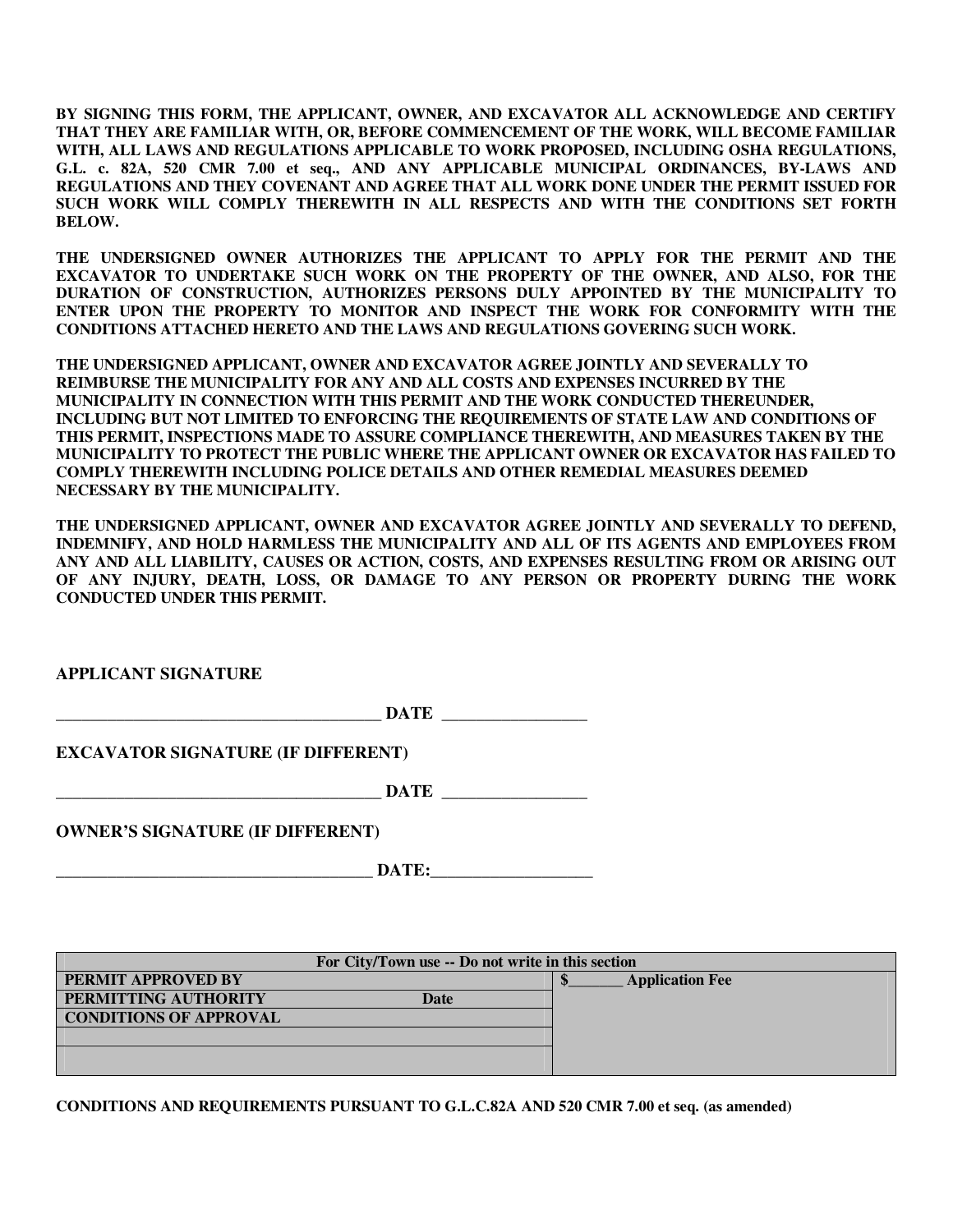By signing the application, the applicant understands and agrees to comply with the following:

- i. No trench may be excavated unless the requirements of sections 40 through 40D of chapter 82, and any accompanying regulations, have been met and this permit is invalid unless and until said requirements have been complied with by the excavator applying for the permit including, but not limited to, the establishment of a valid excavation number with the underground plant damage prevention system as said system is defined in section 76D of chapter 164 (DIG SAFE);
- ii. Trenches may pose a significant health and safety hazard. Pursuant to Section 1 of Chapter 82 of the General Laws, an excavator shall not leave any open trench unattended without first making every reasonable effort to eliminate any recognized safety hazard that may exist as a result of leaving said open trench unattended. Excavators should consult regulations promulgated by the Department of Public Safety in order to familiarize themselves with the recognized safety hazards associated with excavations and open trenches and the procedures required or recommended by said department in order to make every reasonable effort to eliminate said safety hazards which may include covering, barricading or otherwise protecting open trenches from accidental entry.
- iii. Persons engaging in any in any trenching operation shall familiarize themselves with the federal safety standards promulgated by the Occupational Safety and Health Administration on excavations: 29 CFR 1926.650 et.seq., entitled Subpart P "Excavations".
- iv. Excavators engaging in any trenching operation who utilize hoisting or other mechanical equipment subject to chapter 146 shall only employ individuals licensed to operate said equipment by the Department of Public Safety pursuant to said chapter and this permit must be presented to said licensed operator before any excavation is commenced;
- v. By applying for, accepting and signing this permit, the applicant hereby attests to the following: (1) that they have read and understands the regulations promulgated by the Department of Public Safety with regard to construction related excavations and trench safety; (2) that he has read and understands the federal safety standards promulgated by the Occupational Safety and Health Administration on excavations: 29 CMR 1926.650 et.seq., entitled Subpart P "Excavations" as well as any other excavation requirements established by this municipality; and (3) that he is aware of and has, with regard to the proposed trench excavation on private property or proposed excavation of a city or town public way that forms the basis of the permit application, complied with the requirements of sections 40-40D of chapter 82A.
- vi. This permit shall be posted in plain view on the site of the trench.

For additional information please visit the Department of Public Safety's website at www.mass.gov/dps

#### Summary of Excavation and Trench Safety Regulation (520 CMR 14.00 et seq.)

This summary was prepared by the Massachusetts Department of Public Safety pursuant to G.L.c.82A and does not include all requirements of the 520 CMR 14.00. To view the full regulation and G.L.c.82A, go to www/mass.gov/dps Pursuant to M.G.L. c. 82, § 1, the Department of Public Safety, jointly with the Division of Occupational Safety, drafted regulations relative to trench safety. The regulation is codified in section 14.00 of title 520 of the Code of Massachusetts Regulations. The regulation requires all excavators to obtain a permit prior to the excavation of a trench made for a construction-related purpose on public or private land or rights-of-way. All municipalities must establish a local permitting authority for the purpose of issuing permits for trenches within their municipality. Trenches on land owned or controlled by a public (state) agency requires a permit to be issued by that public agency unless otherwise designated.

 In addition to the permitting requirements mandated by statute, the trench safety regulations require that all excavators, whether public or private, take specific precautions to protect the general public and prevent unauthorized access to unattended trenches. Accordingly, unattended trenches must be covered, barricaded or backfilled. Covers must be road plates at least ¾" thick or equivalent; barricades must be fences at least 6' high with no openings greater than 4" between vertical supports; backfilling must be sufficient to eliminate the trench. Alternatively, excavators may choose to attend trenches at all times, for instance by hiring a police detail, security guard or other attendant who will be present during times when the trench will be unattended by the excavator.

 The regulations further provide that local permitting authorities, the Department of Public Safety, or the Division of Occupational Safety may order an immediate shutdown of a trench in the event of a death or serious injury; the failure to obtain a permit; or the failure to implement or effectively use adequate protections for the general public. The trench shall remain shutdown until re-inspected and authorized to re-open provided, however, that excavators shall have the right to appeal an immediate shutdown. Permitting authorities are further authorized to suspend or revoke a permit following a hearing. Excavators may also be subject to administrative fines issued by the Department of Public Safety for identified violations.